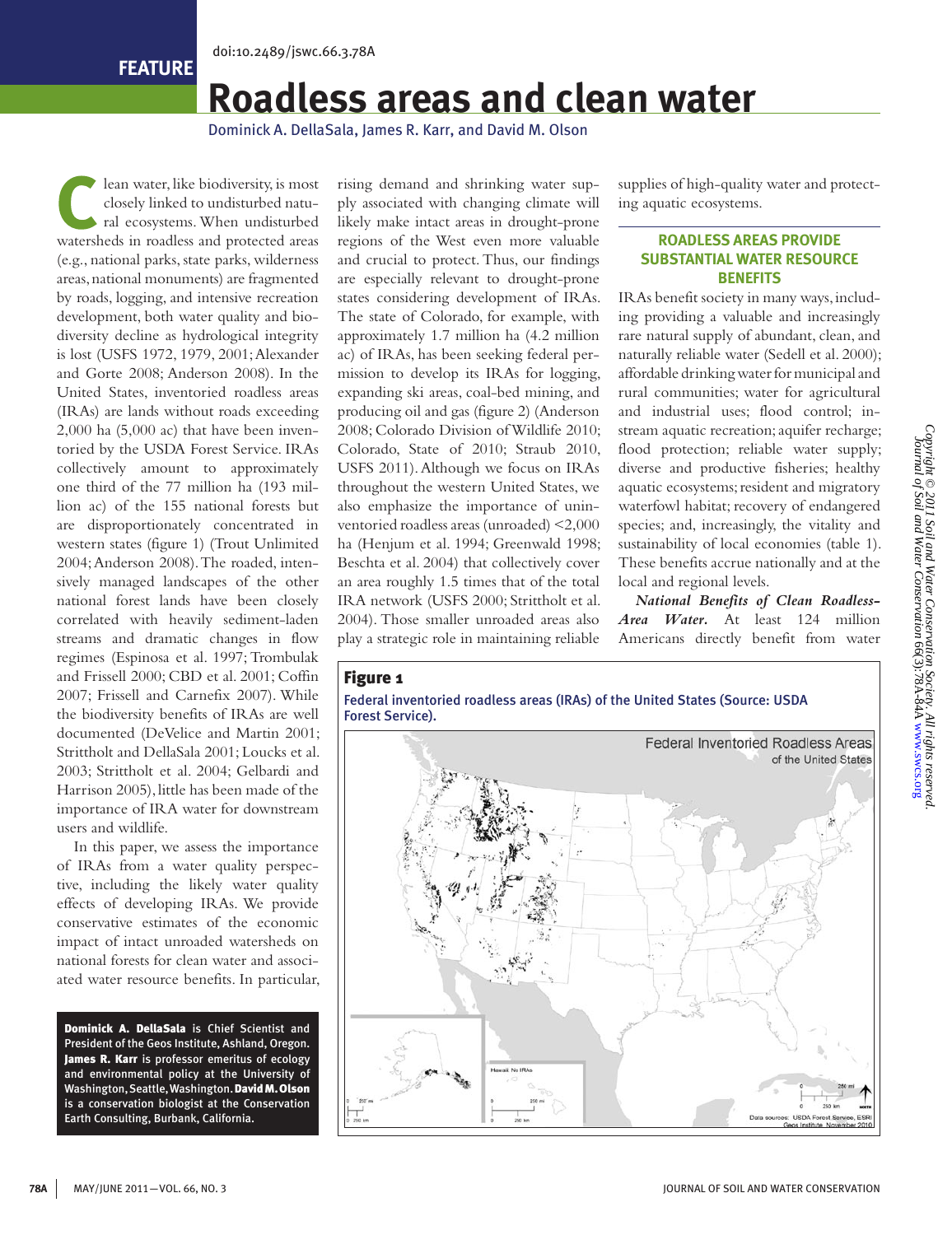originating from national forests (Sedell et al. 2000). In fact, national forests provide about 15% of the nation's runoff with an estimated net value of \$3.7 (Sedell et al. 2000) to \$27 billion (Krieger 2001). The water treatment value alone of National Forests ranges from \$490 million (Loomis 2005) to \$18 billion (Krieger 2001).

Because IRAs represent roughly a third of national forestland, by inference they contribute significantly to the overall runoff volume and value (Anderson 1997, 2008) estimated in billions of dollars annually (Loomis and Richardson 2001; Sechhi et al. 2005). For instance, using Forest Service data (USFS 2000), IRAs make up 661 of the 914 national forest watersheds, with 55% of the 914 watersheds acting as source areas for facilities that treat and distribute drinking water to the public. The cost-savings to water treatment plants and highway departments from avoiding sedimentation caused by logging in IRA watersheds is estimated at up to \$18 billion annually (Loomis 1988). IRAs provide \$490 million annually in waste treat-

# Figure 2

Colorado's 2001 inventoried roadless areas (IRAs) are shown in light gray, the 2011 proposed Colorado roadless areas (CRAs) are shown in gray, and overlap between CRAs and IRAs is shown in black. Water quality will be most impacted by changes of allowable activities within existing IRAs relative to changes in designated areas (USFS 2011).



#### Table 1

General ecosystem services and benefits related to water that are provided by undisturbed IRAs and watersheds (derived from Greenway 1996; Costanza et al. 1997; Talberth and Moskowitz 1999; GAO 2000;Heal 2000, Loomis and Richardson 2001; Sedell et al. 2000; Krieger 2001; Dombeck 2003; Berrens et al. 2006).

|                     | <b>Benefits</b>                                                                                                                                       |
|---------------------|-------------------------------------------------------------------------------------------------------------------------------------------------------|
| Off-stream benefits | Low treatment costs for water for all beneficiaries                                                                                                   |
|                     | Low price per unit volume costs for water for all beneficiaries                                                                                       |
|                     | High-quality and abundant drinking water for rural communities and municipal water supplies                                                           |
|                     | High-quality water for agricultural and industrial purposes                                                                                           |
|                     | High-quality water for downstream livestock production                                                                                                |
|                     | High-quality water for reduced health care and epidemic control                                                                                       |
|                     | Reduced costs of flood damage and flood control; enhanced local economies and property values                                                         |
|                     | Community benefits, including jobs, income, favorable trends for key economic indicators, and economic sustainability<br>and stability                |
|                     | Recharging of groundwater aquifers                                                                                                                    |
|                     | Healthy terrestrial and riparian ecosystems and their component species, sustained ecological and evolutionary processes,<br>and resilient ecosystems |
| In-stream benefits  | Healthy aquatic ecosystems                                                                                                                            |
|                     | Recovery of endangered species and protection of refugia                                                                                              |
|                     | Diverse and productive fisheries                                                                                                                      |
|                     | High-quality habitat for wildlife, including migratory waterfowl and game and nongame species                                                         |
|                     | Aquatic recreation such as swimming, rafting, and boating; enhancement of hiking and camping                                                          |
|                     | The inherent value of wild rivers and wilderness (including passive use benefits such as option, bequest, and existence values)                       |
|                     | Moderation of runoff and streamflows (e.g., lower peak flows, higher low flows, year-round water)                                                     |
|                     | Soil stabilization and erosion control                                                                                                                |
|                     | Scientific value (intact watersheds are very rare today)                                                                                              |
|                     | Maintaining sediment production to streams at normal background rates                                                                                 |
|                     | Reducing potential for damage to downstream properties and water users during periods of high flow                                                    |
|                     | Breakdown and containment of waste and toxins (e.g., atmospheric, prior use)                                                                          |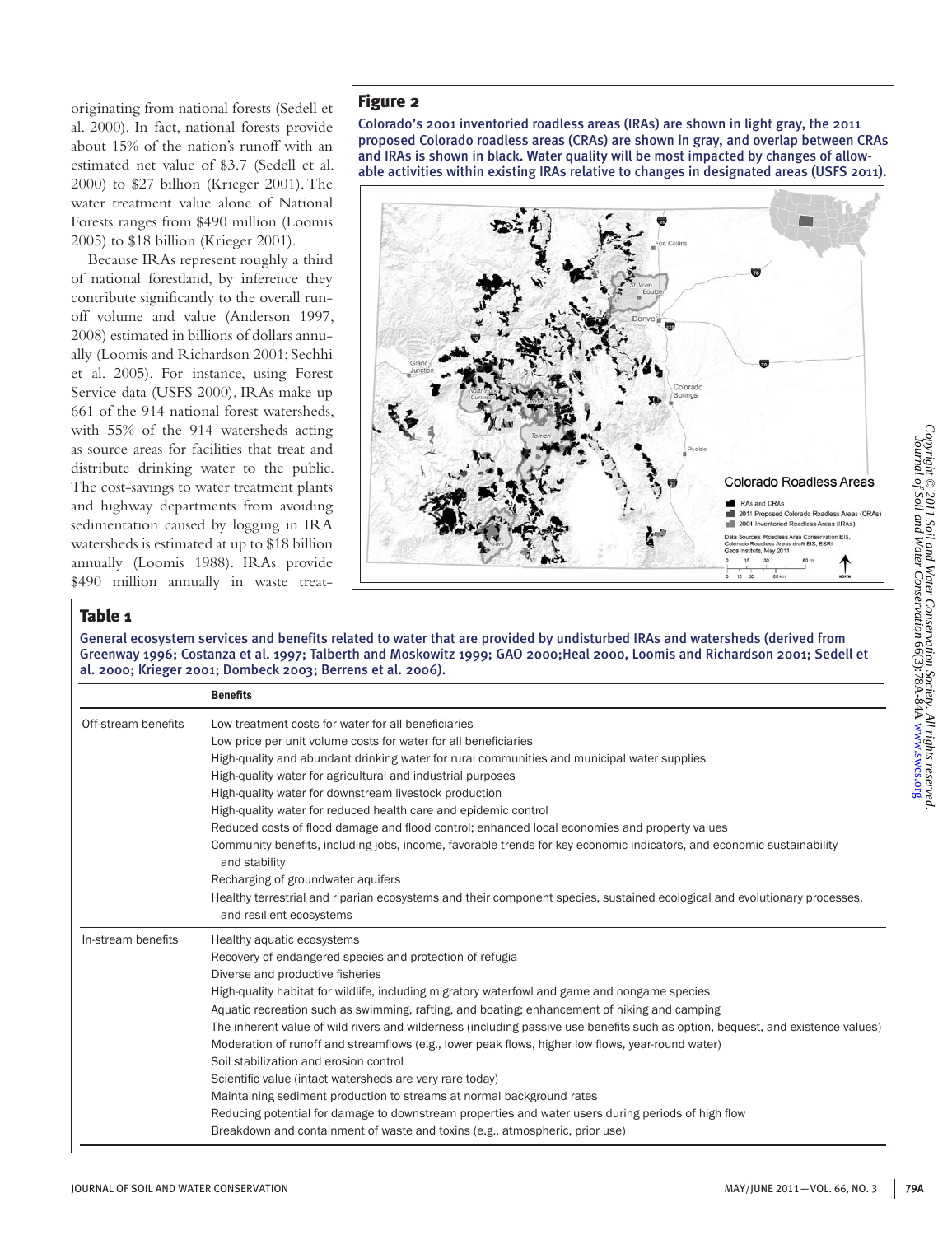ment services through recovering mobile nutrients and cleansing the environment, both processes that involve water flow through intact watersheds (Loomis and Richardson 2001).

*Regional Benefits of Clean Roadless-Area Water.* In the US Rocky Mountains, roughly one third of utilized streamflow is derived directly from IRAs (which cover a quarter of Colorado's headwaters), with cities like Denver receiving about 30% of their water supply from IRA watersheds. Annually, IRAs in Colorado are estimated to provide an equivalent of nearly 2.5 times Denver's annual water use (Doyle and Gardner 2010; Denver Water 2010). Similarly, IRAs in New Mexico provide an estimated water quality benefit up to \$42 million annually (Berrens et al. 2006).

*Flood Control Protection and Inventoried Roadless Areas.* The intact watersheds of IRAs are especially important for ameliorating the frequency and intensity of flooding, saving millions of dollars annually from averted floods and associated sedimentation, a service that will only increase in value as climate change drives more floods (Seeds 2010). Dredging reservoirs to increase capacity and channels to enable navigation costs cities, states, and ultimately taxpayers millions annually. Salem, Oregon, spent approximately \$100 million on new treatment facilities after logging in upper watersheds created conditions leading to mass sedimentation in its watershed following storms in 1996 (Schwickert and Mauldin 1997; Talberth and Moskowitz 1999). In addition, Seattle, Washington, deferred a \$150 million filtration plant expenditure through an intensive watershed rehabilitation program that will decommission 480 km (300 mi) of roads over a 10-year period, fix road erosion problems, and limit access and high-risk activities for fire and sedimentation within their watersheds (Seeds 2010).

*Recreation Benefits and Strong Local Economies.* IRA water benefits outdoor recreation and the people that either engage in or earn their living from outdoor recreation. The nation's IRAs generate \$600 million annually from recreation (Loomis and Richardson 2001). Passive-use values (i.e., the intrinsic value of wilderness, wildlands, and benefits for

the future) are estimated at an additional \$280 million annually. At the regional scale, New Mexico IRA water provides an estimated \$27 million active outdoor recreation benefit and a \$14 million passive-use benefit annually (Berrens et al. 2006). For many visitors, much of the attraction to wildlands is associated with the presence of clean and abundant water—a dwindling resource as logging, grazing, and road-building continues across mountain landscapes and droughts from a changing climate intensify in much of the West (Saunders et al. 2008).

*Freshwater Biodiversity and Healthy Fisheries.* Clean water from IRAs also maintains healthy fisheries, such as salmon and trout fisheries, sustains viable aquatic ecosystems, and helps protect threatened species and ecosystems (Abell et al. 2000; Trout Unlimited 2004). Indeed, IRAs may act as important refugia for many salmon and trout populations, as well as for a diversity of endangered freshwater species (Henjum et al. 1994; Huntington 1998; NRC 1996; Trombulak and Frissell 2000; CBD et al. 2001; Strittholt and DellaSala 2001; Oechsli and Frissell 2002; Strittholt et al. 2004; Petersen 2005). Restoration of salmon and trout fisheries in places with high road densities will likely fail without the pivotal role provided by IRAs as fishery strongholds.

#### **Roadless Areas are Important Sources for Drinking Water**

The distribution of IRAs across prime hydrologic real estate—headwaters and upper watersheds—makes them particularly valuable for providing reliable supplies of clean water. In Colorado, IRAs occur in the headwaters of all major drainages, covering roughly a third of upper watersheds in the state. Indeed, most IRAs are located in mountainous terrain in western states, including Oregon, Idaho, New Mexico, Utah, Montana, California, and Washington. This extensive coverage of IRAs in headwaters, and because they are often the last minimally disturbed watersheds within larger landscapes of degraded lands, makes them hydrologic hotspots—areas with relatively small spatial extent that have a disproportionately important role in producing abundant

and reliable clean water (Frissell and Carnefix 2007).

For many major drainages (entire watersheds of major rivers, such as the Columbia River Basin), IRAs and other wilderness areas represent the last few percentages (typically 1% to 5%) of the landscape with a minimally disturbed, or near natural, hydrology. As in many other ecological contexts, losing the last relatively natural systems typically results in major losses in water resource benefits, losses that can only be compensated by very expensive actions. The known relationship between watershed degradation and water quality decline deserves to be more rigorously incorporated as a central foundation for decisions on watershed management and protection.

*Developing Roadless Areas Degrades Water Quality.* In addition to their keystone location within watersheds, roadless areas typically encompass the most fragile of natural landscapes—montane forests and meadows. Road building and other intensive management in these otherwise intact areas damage their ability to provide clean water for downstream communities and biodiversity over both short and long terms (Beschta 1978; Forman and Alexander 1998; Lugo and Gucinski 2000; Trombulak and Frissell 2000; Gucinski et al. 2001; Coffin 2007). Logging, including post-disturbance, fire-risk reduction, forest health, and insect control; livestock grazing; mining; and road building are responsible for chronic and acute sedimentation of aquatic ecosystems, alter overland flow and stream structure, and change a range of physical and biological features by causing more frequent and intense floods, decreasing available water throughout the year, increasing stream and ambient temperatures, and elevating turbidity and nutrient levels (Beschta 1978; Fleischner 1994; Trombulak and Frissell 2000; DellaSala et al. 2006; Coffin 2007). Logging roads have been linked to great increases in erosion rates and sediment delivery to streams—up to 850% over rates in undisturbed habitat—with longterm and often catastrophic impacts on stream biota, aquatic ecosystems, and water quality (Fredricksen 1970; Megahan and Kidd 1972; Amaranthus et al. 1985; Bilby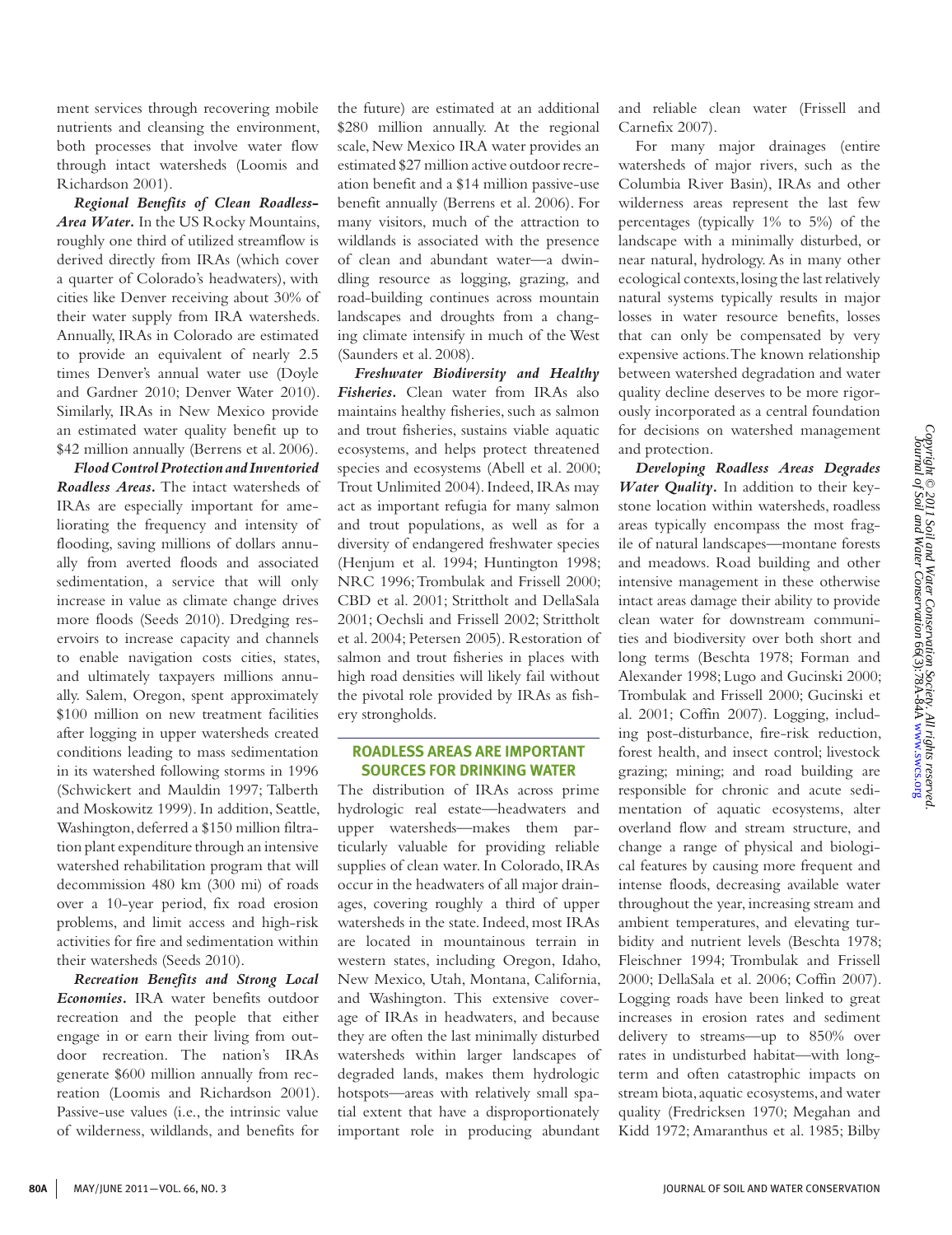et al. 1989; King 1989, 1993; Haynes and Horne 1997; Jones et al. 2000; Wemple and Jones 2003).

Depending on severity and duration of impacts, disturbance can elevate average turbidity levels well above background levels (Seeds [2010] provides examples from Oregon), along with triggering more frequent and intense turbidity spikes that are a major source of excess costs to municipal water supply departments. Relative to roadless watersheds with intact natural vegetation, intensively managed watersheds also produce less available water (i.e., average monthly usable raw water) due to intensified high flows with very high turbidity and exacerbated low flow conditions (Seeds 2010). The monthly reliability of water is also diminished.

Even small disturbances in upper watersheds can result in significant, cumulative, and long-term impacts to downstream water and aquatic ecosystems (Platts and Nelson 1985; Boise National Forest 1993; McIntosh et al. 1994, 1995). In unstable terrain, for instance, small areas (e.g., less than 10% of a watershed's area) of lowintensity disturbance, including roads, may greatly increase the frequency and size of mass erosion events, with subsequent acute and chronic reduction in downstream water quality. Management activities that damage natural vegetation typically result in loads of suspended solids that exceed background levels and more frequent and intense spikes in suspended solids stemming from an increase in mass erosion events like landslides, debris flows, and bank failures. These impacts are strongly correlated with roads, as well as with logging and grazing (Amaranthus et al. 1985; Fleischner 1994; Trombulak and Frissell 2000; Coffin 2007).

*Rising Demand and Climate Change Diminish Water Supply.* Population in the West is projected to increase by 300% within just 30 years, with similar increases in demand for water (Sedell et al. 2000). Urban and exurban areas are growing exponentially, including communities adjacent to wilderness areas and IRAs (Theobald 2005). The demand for water in Colorado is expected to triple by 2050. Similarly, the number of people relying on national forest water has doubled in Oregon in the last 30 years, and 86% of the population of Washington rely on national forest water to some degree (Sedell et al. 2000).

The dramatic population growth in the West is concurrent with a warming and drying climate in many places. Temperatures are increasing, snow pack is declining and melting sooner, and drought and summer water deficits are more frequent and longer (Barnett et al. 2008; Mohammed and Tarboton 2008; Saunders et al. 2008; Miller et al. 2010). Streamflow reductions ranging from 10% to 35% are likely for the western states over the next half century as a consequence of climate change (Barnett and Pierce 2009). A 10% drop in streamflow is considered calamitous by municipal water districts. More frequent and intense flood events are also likely in places (Raff et al. 2009), despite drying conditions. Costs for flood control, repair and reconstruction, and insurance rates will also increase (GAO 2007). These events will worsen the severe and unprecedented droughts already afflicting much of the West (Drechsler et al. 2006; Saunders et al. 2008).

# **Solution: A Light Hydrological Footprint in Roadless Areas**

IRAs should be managed in the same way many municipalities manage their watersheds—sustaining a light ecological and hydrological footprint and hydrologic restoration through decommissioning or, even better, obliteration of roads (Barten et al. 1998; NRC 2000; Payne et al. 2004; Gallo et al. 2005; Postel and Thompson 2005; Seeds 2010). The most cost-effective and prudent approach to maintain water supplies and high-quality fresh water in the face of population growth and climate change is to manage upper watersheds in a roadless condition with undisturbed natural vegetation. The high, long-term economic cost of degrading clean water for millions of people, by itself, is argument strong enough to continue protection of the current roadless areas network either at national or state levels. Development of IRAs, as proposed in Colorado, would primarily provide opportunities for short-term gains, but the substantial and long-term impacts on water

quality and availability will come at a time of increasing demand and shrinking supply. Managers should, therefore, treat IRAs as natural reservoirs of high quality water for downstream users before approving development projects. Cost-benefit analyses should include regionally and locally specific estimates of water quality to better inform project management decisions that may reduce the value of high-quality water in the short and long run.

#### **Conclusions**

Roadless areas and the relatively intact ecosystems they maintain provide many important biodiversity benefits, including acting as strongholds for threatened freshwater species. Beyond these important values, their role in producing clean and reliable water for people and economies is more likely to compel decision-makers to leave roadless areas undeveloped. We reviewed the importance of inventoried roadless areas on national forests in the United States to determine their importance in providing clean water for downstream users. We concluded that (1) many intact watersheds are in headwaters, (2) they supply downstream users with high-quality drinking water, and (3) developing these watersheds comes at significant costs associated with declining water quality and availability. Several case studies from the western United States, particularly Colorado, demonstrated the importance of assessing the diverse consequences of developing roadless areas. Managers should perform comprehensive cost-benefit analyses when weighing development options. A light-touch hydrological footprint is recommended to sustain the many values that derive from roadless areas, especially clean and abundant water.

## **Acknowledgements**

We thank the many individuals and organizations that have contributed to this evaluation. In particular, we appreciate the reviews of earlier drafts of the manuscript by Robert Beschta of Oregon State University, Corvallis, Oregon; Josh Seeds of Oregon Department of Environmental Quality, Portland, Oregon; and Linda Farley of Conservation Earth. Richard Nauman and Jessica Leonard of the Geos Institute, Ashland, Oregon, provided GIS support and review. Sponsored by a grant from The Pew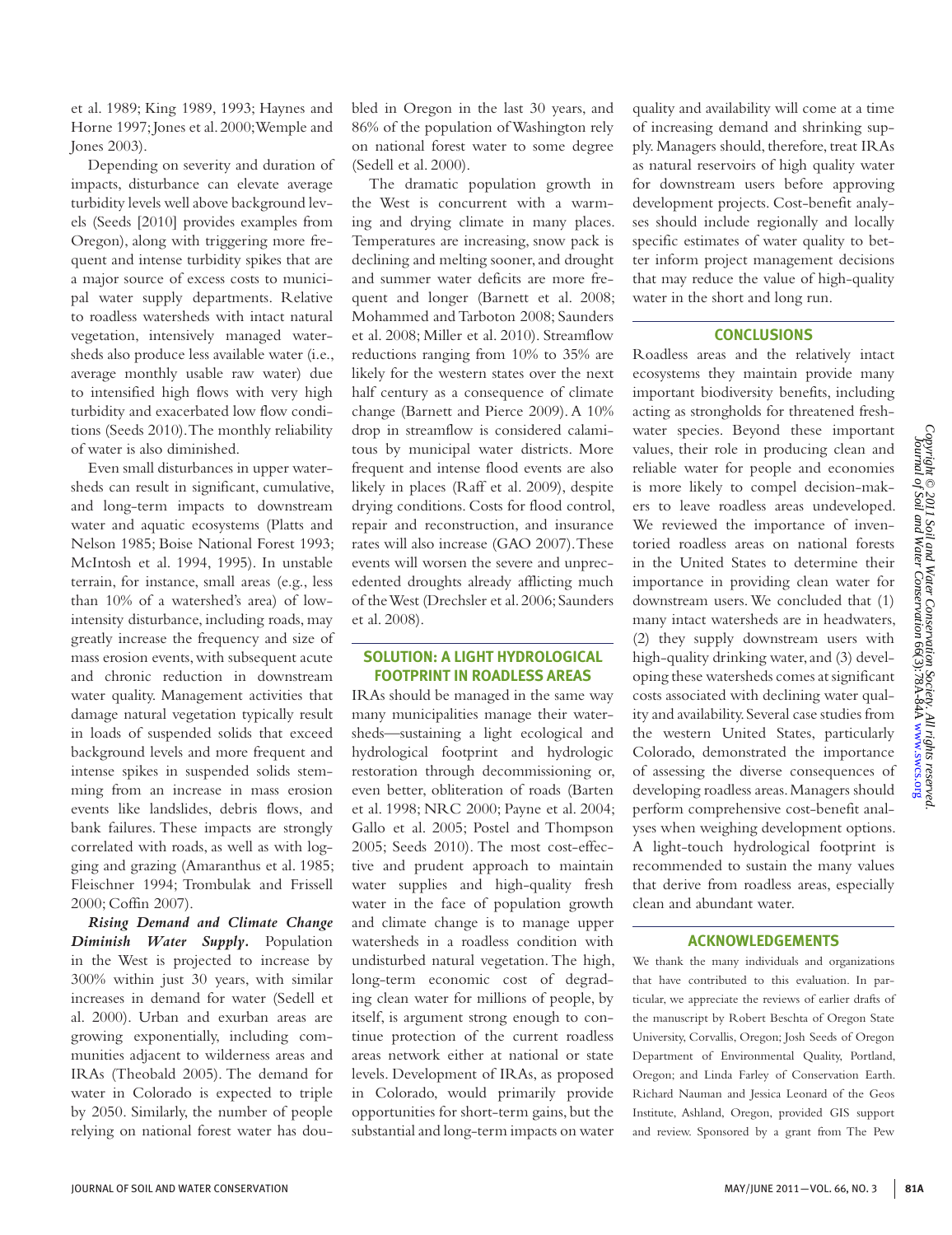Charitable Trusts. The opinions expressed in this report are those of the authors and do not necessarily reflect the views of The Pew Charitable Trusts.

#### **References**

- Abell, R., D. Olson, E. Dinerstein, P. Hurley, S. Walters, C. Loucks, T. Allnutt, and W. Wettengel. 2000. A Conservation Assessment of the Freshwater Ecoregions of North America. Washington, DC: Island Press.
- Alexander, K., and W. Gorte. 2008. National Forest System Roadless Area initiatives. CRS Report to Congress, Order Code RL30647.
- Amaranthus, M., R. Rice, N. Barr, and R. Ziemer. 1985. Logging and forest roads related to increased debris slides in southwestern Oregon. Journal of Forestry 83:229-233.
- Anderson, M. 1997. Idaho's Vanishing Wild Lands: A Status Report on Roadless Areas in Idaho's National Forests. Seattle, WA: The Wilderness Society.
- Anderson, M. 2008. A decade of National Forest Roadless Area Conservation: Background Paper. Seattle, WA: The Wilderness Society.
- Barnett, T.P., D.W. Pierce, H.G. Hidalgo, C. Bonfils, B.D. Santer, T. Das, G. Bala, A.W. Wood, T. Nozawa, A.A. Mirin, D.R. Cayan, and M.D. Dettinger. 2008. Human-induced changes in the hydrology of the Western United States. Science 319:1080-1083.
- Barnett, T.P., and D.W. Pierce. 2009. Sustainable water deliveries from the Colorado River in a changing climate. The Proceedings of the National Academy of Sciences USA 106:7334-7338.
- Barnett, T.P., D.W. Pierce, H.G. Hidalgo, C. Bonfils, B.D. Santer, T. Das, G. Bala, A.W. Wood, T. Nozawa, A.A. Mirin, D.R. Cayan, and M.D. Dettinger. 2008. Human-induced changes in the hydrology of the Western United States. Science 319:1080–1083.
- Barten, P.K., T. Kyker-Snowman, P.J. Lyons, T. Mahlstedt, R. O'Connor, B.A. Spencer. 1998. Massachusetts: Managing a watershed protection forest. Journal of Forestry 96:10-15.
- Berrens, R., J. Talberth, J. Thacher, and M. Hands. 2006. Economic and community benefits of protecting New Mexico's Inventoried Roadless Areas. Santa Fe, NM: Center for Sustainable Economy and Forest Guardians.
- Beschta, R.L. 1978. Long-term patterns of sediment production following road construction and logging in the Oregon Coast Range. Water Resources Research 14:1011-1016.
- Beschta, R.L., J.J. Rhodes, J.B. Kauffman, R.E. Gresswell, G.W. Minshall, J.R. Karr, D.A. Perry,

F.R. Hauer, and C.A. Frissell. 2004. Postfire management on forested public lands of the western United States. Conservation Biology 18:957-967.

- Bilby, R.E, K. Sullivan, and S.H. Duncan. 1989. The generation and fate of road-surface sediment in forested watersheds in southwestern Washington. Forest Science 35:453-468.
- Boise National Forest. 1993. Biological Assessment of Bear Valley Basin Livestock Grazing Allotments–Effects on Snake River Basin Spring/ Summer Chinook Salmon. Boise, ID: Boise National Forest.
- CBD (Center for Biological Diversity). 2001. Imperiled Trout and the Importance of Roadless Areas: A Report by the Western Native Trout Campaign. Tucson, AZ: The Center for Biological Diversity, Pacific Rivers Council, Biodiversity Associates.
- Coffin, A.W. 2007. From roadkill to road ecology: A review of the ecological effects of roads. Journal of Transport Geography 15:396–406.
- Colorado Division of Wildlife. 2010. Inventoried Roadless Areas Report 2010. http://wildlife. state.co.us/LandWater/Roadless/.
- Colorado, State of. 2010. Colorado Roadless Final Petition - April 4, 2010; Subpart D—Colorado Roadless Areas Management. Denver, CO: Office of the Governor.
- Costanza, R., R. d'Arge, R. de Groot, S. Farber, M. Grasso, B. Hannon, K. Limburg, S. Naeem, R.V. O'Neill, J. Paruelo, R.G. Raskin, P. Sutton, and M. van den Belt. 1997. The value of the World's ecosystem services and natural capital. Nature 387:253-260.
- DellaSala, D.A., J.R. Karr, T. Schoennagel, D. Perry, R.F. Noss, D. Lindenmayer, R. Beschta, R.L. Hutto, M.E. Swanson, and J. Evans. 2006. Postfire logging debate ignores many issues. Science 314:51-52.
- Denver Water. 2010. Solutions: Saving water for the future. Denver Water Newsletter 2010. Denver, CO.
- DeVelice, R.L., and J.R. Martin. 2001. Assessing the extent to which roadless areas complement the conservation of biological diversity. Ecological Applications 11:1008-1018.
- Dombeck, M. 2003. Water is forest's most vital product. Seattle Post-Intelligencer, January 5, 2003. http://seattlepi.nwsource.com/opinion/ 102721\_forestop.shtml.
- Doyle, D. and N. Gardner. 2010. Dry times. April, 2010. http://www.5280.com.
- Drechsler, D., N. Motallebi, M. Kleeman, D. Cayan, K. Hayhoe, L. S. Kalkstein, N. Miller, S. Sheridan,

J. Jin, and R.A. VanCurren. 2006. Public healthrelated impacts of climate change in California. Berkeley, CA: California Climate Change Center. http://www.energy.ca.gov/2005publications/ CEC-500-2005-197/CEC-500-2005-197- SF.PDF.

- Espinosa, F.A., J.J. Rhodes, and D.A. McCullough. 1997. The failure of existing plans to protect salmon habitat in the Clearwater National Forest in Idaho. Journal of Environmental Management 49:205-230.
- Fleischner, T.L. 1994. Ecological costs of livestock grazing in western North America. Conservation Biology 8:629-644.
- Forman, R.T., and L.E. Alexander. 1998. Roads and their major ecological effects. Annual Review of Ecology and Systematics 29:207-231.
- Fredricksen, R.L. 1970. Erosion and sedimentation following road construction and timber harvest on unstable soils in three small western Oregon watersheds. USDA Forest Service Research Paper PNW-104. Portland, OR: USDA Forest Service, Pacific Northwest Research Station.
- Frissell, C., and G. Camefix. 2007. The geography of freshwater habitat conservation: Roadless Areas and critical watersheds for native trout. Wild Trout IX Symposium, October 2007.
- Gallo, K., S.H. Lanigan, P. Eldred, S.N. Gordon, and C. Moyer. 2005. Northwest Forest Plan – The first 10 years: Preliminary assessment of the condition of watersheds. General Technical Report PNW-GTR-647. Portland, OR: USDA Forest Service, Pacific Northwest Research Station.
- GAO (Government Accountability Office). 2000. Forest Service Roadless Areas: Potential Impact of Proposed Regulations on Ecological Sustainability. GAO-01-47. Washington, DC: GAO.
- GAO. 2007. Climate change: Financial risks to Federal and Private Insurers in Coming Decades are Potentially Significant. GAO-07-285. Washington, DC: GAO. http://www.gao.gov/ new.items/d07285.pdf.
- Gelbardi, J.L., and S. Harrison. 2005.Invasibility of roadless grasslands: An experimental study of yellow starthistle. Ecological Applications 15:1570–1580.
- Greenwald, N. 1998.Protection and conservation of roadless areas in the Southwest. Flagstaff, AZ: Southwest Forest Alliance.
- Greenway, R. 1996. Wilderness experience and ecopsychology. International Journal of Wilderness 2:26-30.
- Gucinski, H., M.J. Furniss, R.R. Ziemer, and M.H. Brookes. 2001. Forest Roads: A Synthesis of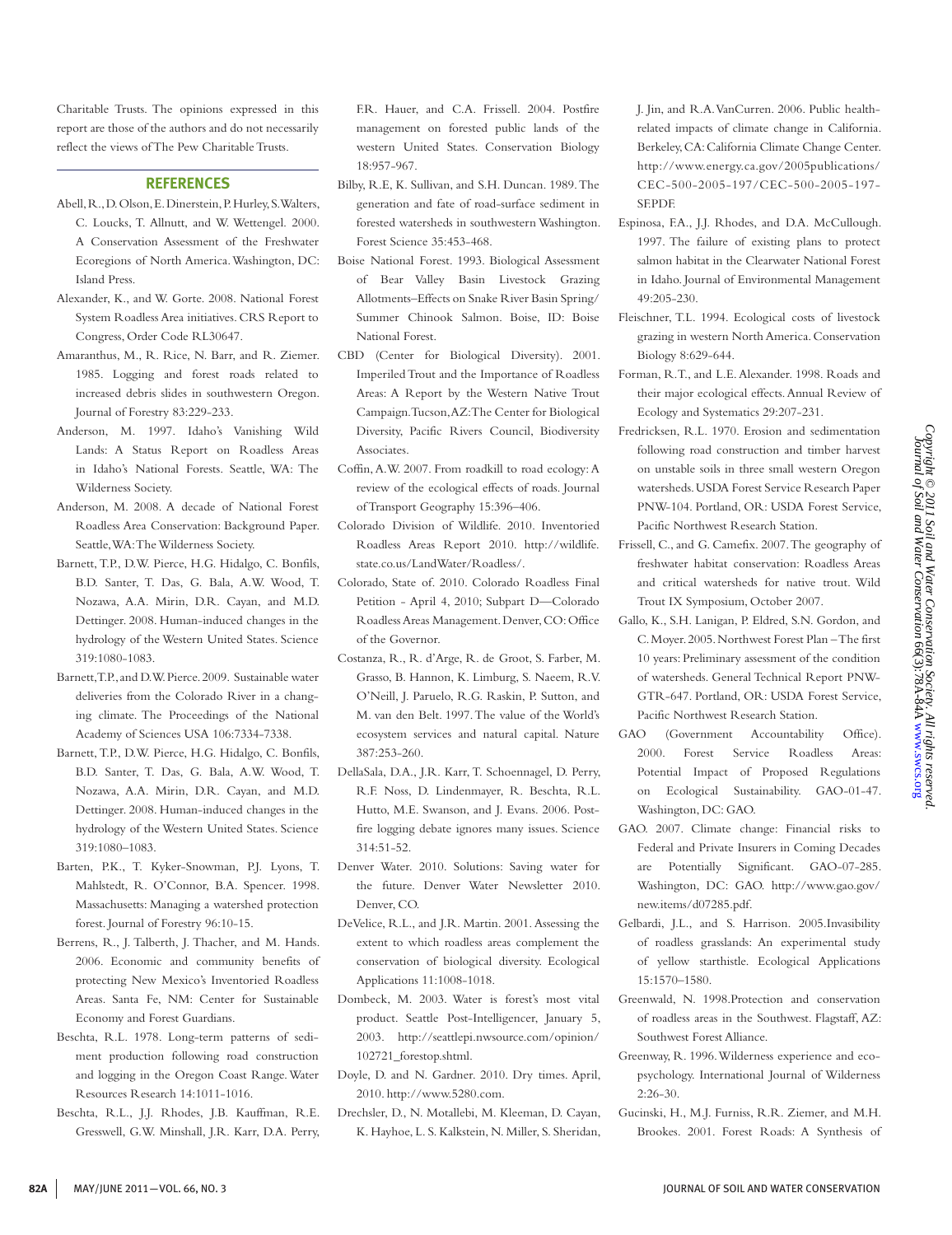Scientific Information. General Technical Report PNWGTR-509. Portland, OR: US Department of Agriculture, USDA Forest Service.

- Haynes, R.W, and A.L. Horne. 1997. An Assessment of Ecosystem Components in the Interior Columbia Basin and Portions of The Klamath and Great Basins: Economic Assessment of the Basin. General Technical Report PNW-GTR-408. Washington, DC: USDA Forest Service.
- Heal, G. 2000. Valuing ecosystem services. Ecosystems 3:24-30.
- Henjum, M.G., J.R. Karr, D.L. Bottom, D.A. Perry, J.C. Bednarz, S.G. Wright, S.A. Beckwitt, and E. Beckwitt. 1994. Interim Protection for Late-Successional Forests, Fisheries, and Watersheds: National Forests East of the Cascade Crest, Oregon and Washington. Eastside Forests Scientific Society Panel. Technical Review 94-2. Bethesda, MD: The Wildlife Society.
- Huntington, C.W. 1998. Streams and salmonid assemblages within roaded and unroaded landscapes in the Clearwater River Sub-basin, Idaho. *In* Proceedings of the forest-fish conference: Land management practices affecting aquatic ecosystems, eds. M.K. Brewin and D.M.A. Monida. Calgary, AB: Natural Resources Canada, Canada Forest Service, Northern Forest Center.
- Jones, J.A., F.J. Swanson, B.C. Wemple, and K.U. Snyder. 2000. Effects of roads on hydrology, geomorphology, and disturbance patches in stream networks. Conservation Biology 14:76-85.
- King, J.G. 1989. Streamflow Responses to Road Building and Harvesting: A comparison with the Equivalent Clearcut Area Procedure. USDA Forest Service Res Paper INT-401, Ogden, UT.
- King, J.G. 1993. Sediment production and transport in forested watersheds in the northern rocky mountains. *In* Proceedings of Technical Workshop on Sediments, Terrene Institute, 13- 18, Washington, DC.
- Krieger, D. 2001. Economic Value of Forest Ecosystem Services: A Review. Washington, DC: The Wilderness Society.
- Loomis, J.B. 1988. Economic Benefits of Pristine Watersheds. Denver, CO: American Wilderness Alliance.
- Loomis, J.B., and R. Richardson. 2001. Economic values of the U.S. Wilderness System: Research, evidence to date, and questions for the future. International Journal of Wilderness 7:31-34.
- Loomis, J.B. 2005. Updated Outdoor Recreation Use Values on National Forest and Other Public Lands. General Technical Report PNW-GTR-658.
- Loucks, C., N. Brown, A. Loucks, and K. Cesareo. 2003. USDA Forest Service roadless areas:

Potential biodiversity conservation reserves. Conservation Ecology 7:2-5

- Lugo, A.E., and H. Gucinski. 2000. Function, effects, and management of forest roads. Forest Ecology and Management 133:249-262.
- McIntosh, B.A., J.R. Sedell, J.E. Smith, R.C. Wissmar, S.E. Clarke, G.H. Reeves, and L.A. Brown. 1994. Historical changes in fish habitat for select river basins of eastern Oregon and Washington. Northwest Science (Special Issue) 68:36-53.
- McIntosh, B.A., J.R. Sedell, R.F. Thurow, S.E. Clarke, and G.L. Chandler. 1995. Historical changes in pool habitats in the Columbia River Basin: Report to the Eastside Ecosystem Management Project. Walla Walla, WA: USDA Forest Service.
- Megahan, W.F., and W.J. Kidd. 1972. Effects of logging and logging roads on erosion and sediment deposition from steep terrain. Journal of Forestry 70:136-141.
- Miller, W.P., T.C. Piechota, S. Gangopadhyay, and T. Pruitts.2010. Development of streamflow projections under changing climate conditions over Colorado River Basin headwaters. Hydrology and Earth System Sciences 7:5577–5619.
- Mohammed, I.N., and D.B. Tarboton. 2008. Watershed Management and Water Production Study for State of Utah: A Report for the Utah Governor's Public Lands Office. Logan, UT: Utah State University.
- NRC (National Research Council). 1996. Upstream: Salmon and Society in the Pacific Northwest. Washington, DC: National Academy Press.
- NRC. 2000. Watershed Management for Potable Water Supply: Assessing the New York City Strategy. Washington, DC: National Academy Press.
- Oechsli, L., and C. Frissell. 2002. Aquatic Integrity Areas: Upper Missouri River Basin. American Wildlands, The Pacific River Council, Yellowstone to Yukon Conservation Initiative, Bozeman MT.
- Payne, J.T., A.W. Wood, A.F. Hamlet, R.N. Palmer, and D.P. Lettenmaier. 2004. Mitigating the effects of climate change on the water resources of the Columbia River Basin. Climatic Change 62:233–256.
- Petersen, D. 2005. Where the Wildlands are: Colorado. Durango, CO: Trout Unlimited.
- Platts, W.S., and R.L. Nelson. 1985. Stream habitat and fisheries response to livestock grazing and instream improvement structures, Big Creek, Utah. Journal of Soil and Water Conservation 40:374-379.
- Postel, S.L., and B.H. Thompson, Jr. 2005. Watershed protection: Capturing the benefits of nature's

water supply services. Natural Resources Forum 29:98-108.

- Raff, D.A., T. Pruitt, and L.D. Brekke. 2009. A framework for assessing flood frequency based on climate projection information. Hydrology and Earth System Sciences 13:2119–2136.
- Saunders, S., C. Montgomery, T. Easley, and T. Spencer. 2008. Hotter and drier: The West's changed climate. Washington, DC: The Rocky Mountain Climate Organization and Natural Resources Defense Council.
- Schwickert, T., and F. Mauldin. 1997. Salem Cost Impacts from Turbid Water in the North Santiam River in the Aftermath of the 1996 Flood Events. Salem, OR: City of Salem Public Works Department.
- Secchi, S., P.W. Gassman, M. Jha, L. Kurkalova, H.H. Feng, T. Campbell, C.L. King. 2005. The cost of clean water: Assessing agricultural pollution reduction at the watershed scale. Ames, IA: Center for Agricultural and Rural Development, Iowa State University. http://cardsrv1.card.iastate.edu/ environment/items/idnr\_assess.pdf.
- Sedell, J., S. Maitland, D. Dravnieks, M. Copenhagen, and M. Furniss. 2000. Water and the Forest Service. Washington, DC: USDA Forest Service, FS-660.
- Seeds, J. 2010. Turbidity Analysis for Oregon Public Water Systems: Water Quality in Coast Range Drinking Water Source Areas. PSW-201006. Portland, OR: Oregon Department of Environmental Quality.
- Straub, N. 2010. Colorado Submits Final Plan for 4.2M Acres of Roadless Lands. New York Times, April 6, 2010. http://www.nytimes.com/ gwire/2010/04/06/06greenwire-colo-submitsfinal-plan-for-42m-acres-of-roadl-17832.html.
- Strittholt, J.R., and D.A. DellaSala. 2001. Importance of roadless areas in biodiversity conservation in forested ecosystems: Case study of the Klamath-Siskiyou ecoregion of the United States. Conservation Biology 15:1742–1754.
- Strittholt, J.R., D.A. DellaSala, E. Fernandez, G. Heilman, Jr, and P.A. Frost. 2004. Oregon's legacy Wild Forests: Conservation Value of Oregon's Inventoried Roadless Areas. Corvallis, OR: Conservation Biology Institute, World Wildlife Fund, Oregon Natural Resources Council.
- Talberth, J., and K. Moskowitz. 1999. The economic case against National Forest logging. Forest Conservation Council, Forest Guardians, National Forest Protection Alliance, Santa Fe, New Mexico.